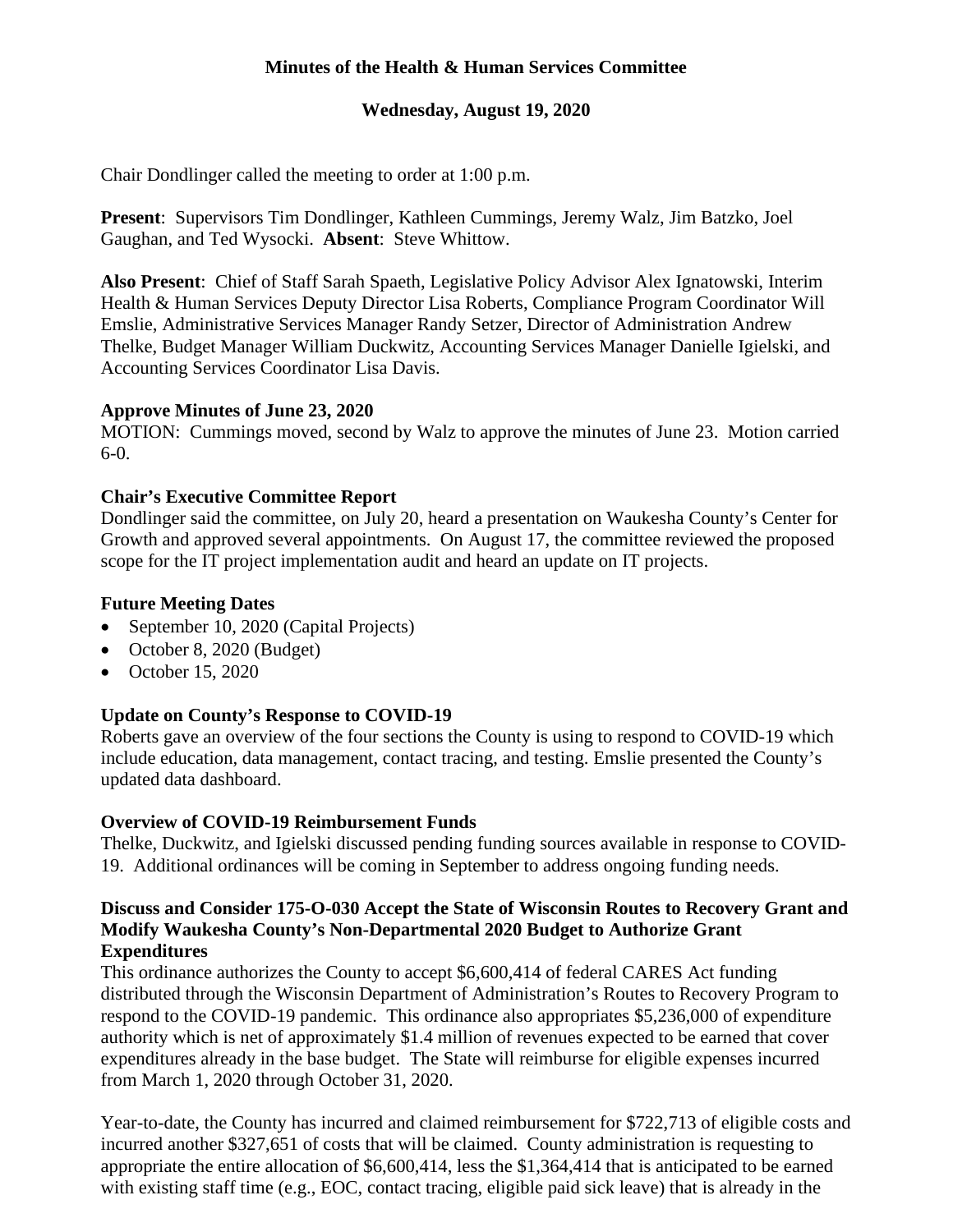budget, for a net budget adjustment of \$5,236,000. It is possible that the County will not need to spend the balance of the grant amount before the grant deadline of October 31 and remaining funds will be returned to the State.

The additional expenditure authority would be appropriated in the Non-Departmental General Fund budget and will only be used to fund eligible expenses. It was noted that the pandemic response has consumed considerable amounts of staff time that are ineligible for reimbursement. The Department of Administration will report back on incurred expenditures and reimbursements regularly to the Finance Committee.

Approval of this ordinance will allow the county to cover a significant portion of pandemic response expenses with grant funds, limiting the need to use the \$300,000 of contingency funds approved by the County Board in March. Most of this ordinance results in no direct tax levy impact but replacing desktop computers with laptops to facilitate remote working capabilities will increase the ongoing replacement costs in future years. Departments will need to review their technology inventory and manage increased costs within their future budget requests.

MOTION: Cummings moved, second by Gaughan to approve Ordinance 175-O-030. Motion carried 6-0.

## **Discuss and Consider 175-O-034 Modify the Department of Health and Human Services 2020 Budget to Accept the CARES COVID-19 Planning Grant Funding and Appropriate Additional Expenditures**

Davis discussed this ordinance which authorizes the Department of Health and Human Services to accept \$30,000 of federal CARES Act funding provided through the Wisconsin Department of Health Services to update the County's Public Health Preparedness Pandemic Plan. The updated plan will focus on support for local infrastructure to conduct disease investigations, policy on isolation of positive cases, and how to expand local contact tracing so that people in contact with probable case individuals are identified and monitored where appropriate. This ordinance appropriates \$30,000 of operating expenditure authority for contracted assistance needed to update the plan. This ordinance has no levy impact.

MOTION: Gaughan moved, second by Cummings to approve Ordinance 175-O-034. Motion carried 6-0.

### **Discuss and Consider 175-O-032 Modify the Department of Health and Human Services 2020 Budget to Accept the ADRC Critical Relief Funds for COVID-19 Pandemic Response Funding and Appropriate Additional Expenditures**

Davis and Smith discussed this ordinance which authorizes the Department of Health and Human Services Aging and Disability Resource Center division to accept \$34,892 of federal grant funds from the US Department of Human Services Administration for Community Living. The Department intends to use these funds to provide laptops to ADRC staff to be able to work remotely while serving clients accessing ADRC services. Replacing desktop computers with laptops will increase the ongoing replacement costs in future years and potentially have a tax levy impact. Departments will need to review their technology inventory and manage increased costs within their future budget requests.

MOTION: Cummings moved, second by Batzko to approve Ordinance 175-O-032. Motion carried 6-0.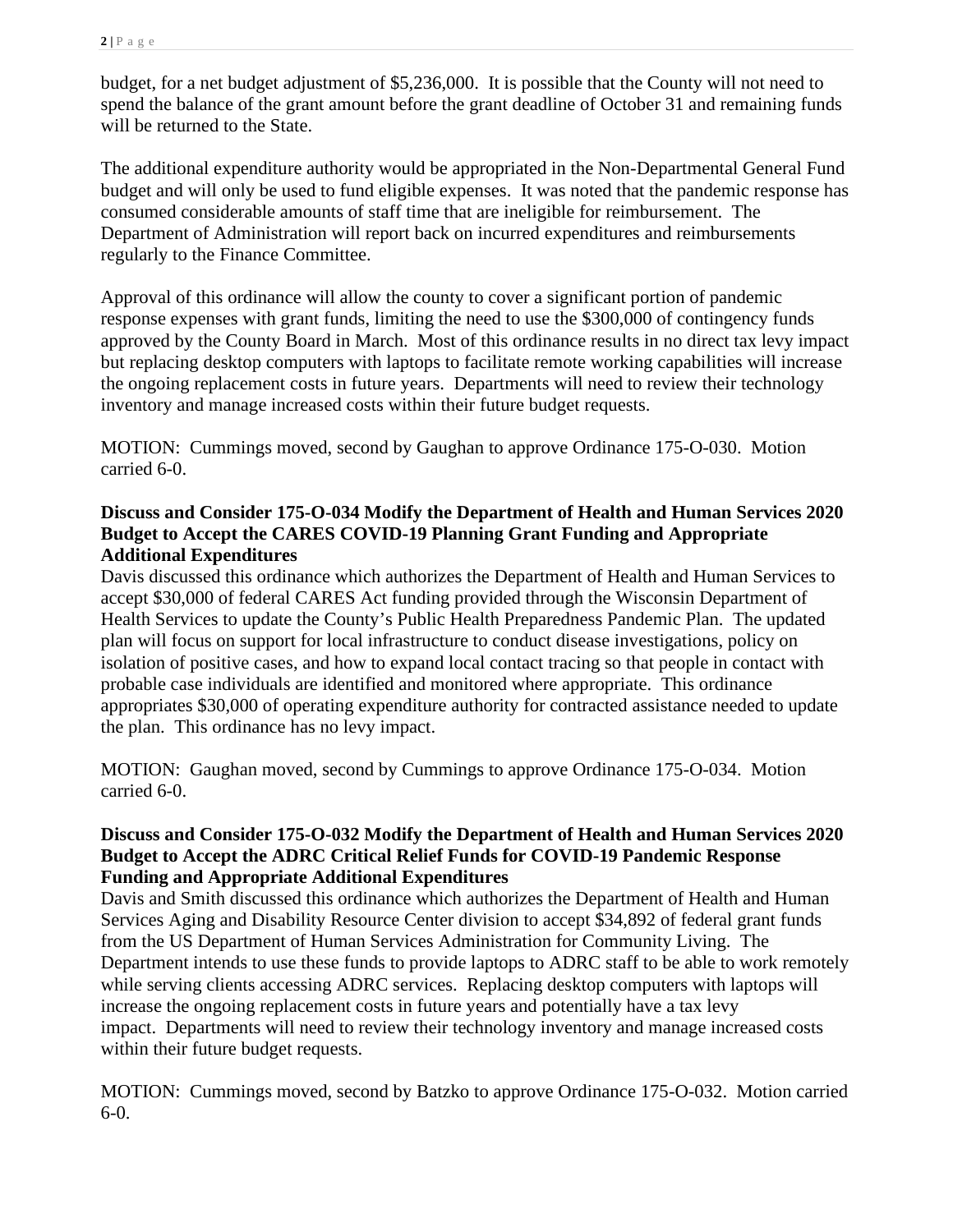# **Discuss and Consider 175-O-033 Modify the Department of Health and Human Services 2020 Budget to Appropriate Expenditures for Aging and Disability Resource Center and Increase General Government Revenue**

Davis and Smith were present to discuss this ordinance which authorizes the Department of Health and Human Services to increase operating expenditure appropriations by \$34,892 for the carryover of funding from 2019 to 2020 to improve technology capability in the Human Services Center to provide virtual community presentations and better serve staff and committees in their support of the ADRC services offered. The Department intends to use these funds to upgrade the Human Services Board Room to enable audio and visual capability while having virtual meetings. This ordinance has no levy impact.

MOTION: Walz moved, second by Cummings to approve Ordinance 175-O-033. Motion carried 6-0.

### **Discuss and Consider 175-O-038 Modify the Department of Health and Human Services 2020 Budget to Accept the ADRC Family First Coronavirus Response Act Funding and Appropriate Additional Expenditures**

Davis and Smith discussed this ordinance which authorizes the Department of Health and Human Services to accept \$193,229 of Family First Coronavirus Response Act (FFCRA) funding from the US Department of Health and Human Services Administration Special Programs for the Aging. This funding was made available to provide meal options to individuals that previously attended the congregate meal sites hosted by the Health and Human Services Aging and Disability Resource Center Division. The Department intends to use these funds to purchase and deliver shelf stable meals (that can last recipients a week) which will be delivered to homebound older citizens. This funding is intended to cover the higher cost to provide shelf stables meals than serving citizens at the congregate meal sites. This ordinance results in no direct levy impact.

MOTION: Walz moved, second by Batzko to approve Ordinance 175-O-038. Motion carried 6-0.

## **Discuss and Consider 175-O-035 Modify the Department of Health and Human Services 2020 Budget to Accept the Collaborative Crisis Intervention Services to Youth (CCISY) Grant Funding and Appropriate Additional Expenditures**

Davis discussed this ordinance which authorizes the Department of Health and Human Services to accept and appropriate \$68,173 of Collaborative Crisis Intervention Services to Youth (CCISY) grant funding from the State of Wisconsin Department of Health Services which seeks to work with youth, community providers and law enforcement to educate residents about suicide prevention and mental health services and support youth in Waukesha County. This funding is a one-year extension of a five-year grant that had been allocated in prior budget years. The Department plans to use the funding to contract with an outside consultant to provide suicide education and prevention training to community partners.

MOTION: Cummings moved, second by Walz to approve Ordinance 175-O-035. Motion carried 6-0.

## **Discuss and Consider 175-O-036 Modify the Department of Health and Human Services 2020 Budget to Accept COVID Behavioral Health Part 1 Funding and Appropriate Additional Expenditures**

Davis and Kettler discussed this ordinance which authorizes the Department of Health and Human Services to accept COVID Behavioral Health federal funding from the US Department of Health and Human Services to provide additional support to clients with non-Serious Mental Illness, enhanced telehealth capabilities, and streamline admissions of individuals with Serious Mental Illness to the Community Support Program (CSP) and Comprehensive Community Services (CCS).